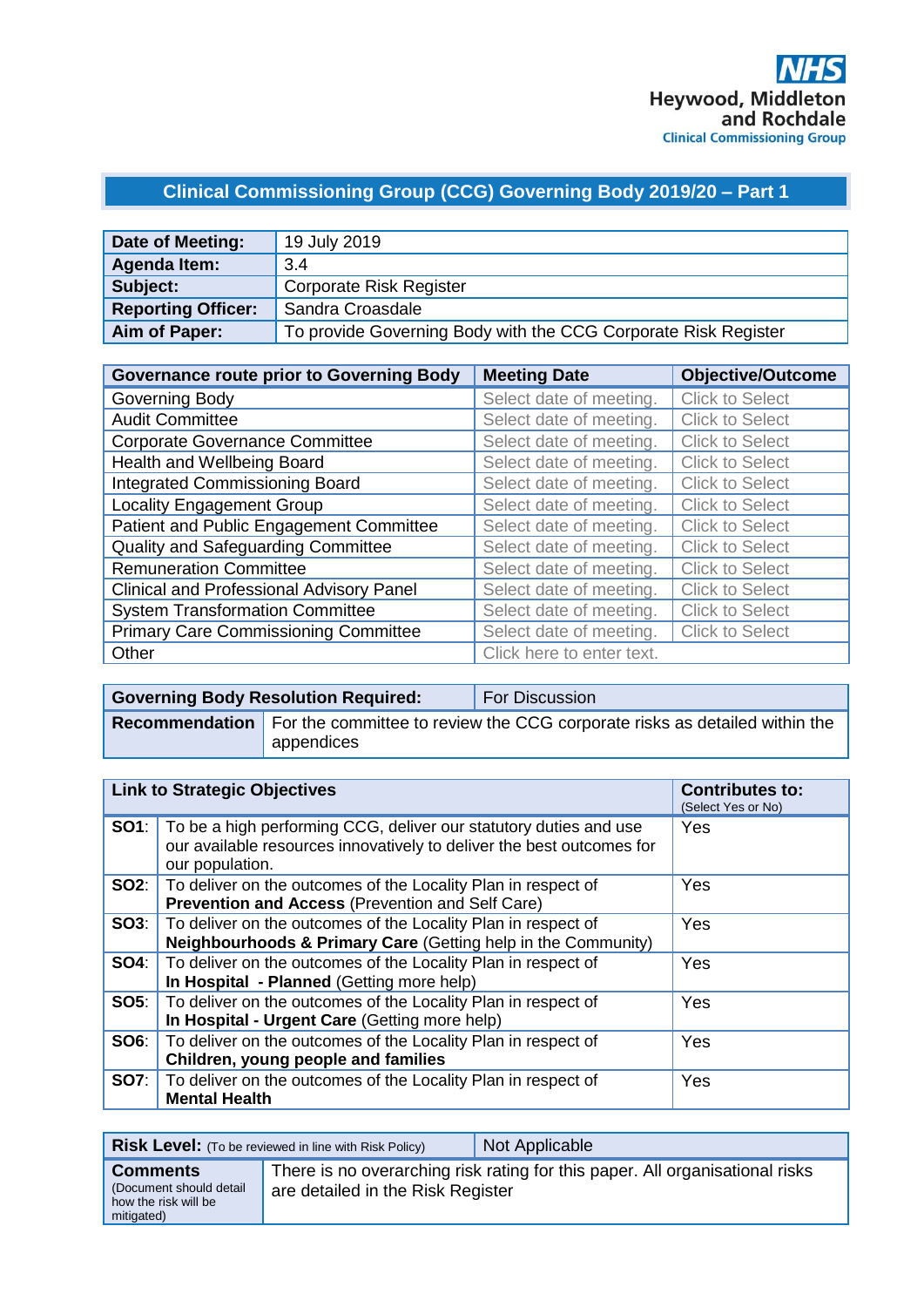| <b>Content Approval/Sign Off:</b>                                 |                                                                 |
|-------------------------------------------------------------------|-----------------------------------------------------------------|
| The contents of this paper have been<br>reviewed and approved by: | Strategic Commissioning Programme Director,<br>Sandra Croasdale |
| <b>Clinical Content signed off by:</b>                            | Not applicable                                                  |
| Financial content signed off by:                                  | Not Applicable                                                  |

|                                                       | <b>Completed:</b> |
|-------------------------------------------------------|-------------------|
| Clinical Engagement taken place                       | Not Applicable    |
| Patient and Public Involvement                        | Not Applicable    |
| <b>Patient Data Impact Assessment</b>                 | Not Applicable    |
| Equality Analysis / Human Rights Assessment completed | Not Applicable    |

#### **Executive Summary**

#### **Aim**

To provide an overview of Heywood, Middleton & Rochdale Clinical Commissioning Group's Corporate Risk Register. The Corporate Risk Register contains CCG risks graded at 16+ based on the CCG's Risk Management policy.

### **Recommendation**

To review the Corporate Risk Register and provide any feedback/views on new risks to be added to the risk register

### **Risk Register**

The corporate risk register is provided in Appendix 3.4b. This includes all red risks and mitigating actions. The following risks are included.

### • **RR.17.0003 - Pennine Care Foundation Trust CQC Inspection**

There is a risk that, as a result of the CQC inspection which found 'requires improvement' in 6 of 16 services rated, that actions aren't implemented to improve services.

### • **RR.16.0010 - Urgent and Emergency Care**

There is a risk identified that the A&E four hour target will not be met in 2019/20 and the impact of poor performance across the urgent care system as a whole.

• **RR.18.0026 - CCG & Local Authority Pooled Budget**

There is a risk that the CCG/Local Authority pooled budget which includes health, adult and childrens social care and public health does not close its financial deficit.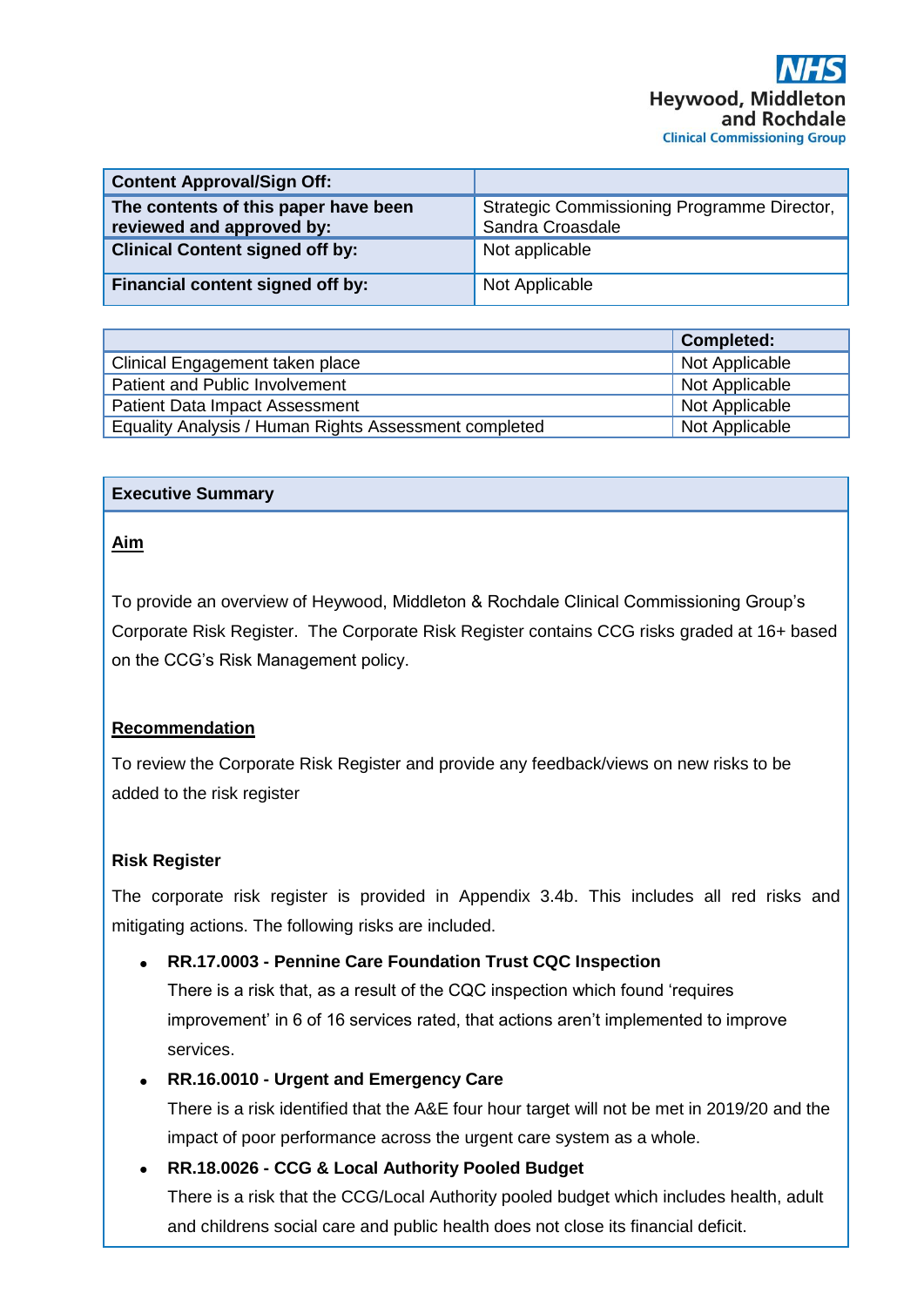### • **RR.18.0027 - Pennine Acute Quality Monitoring**

There is a risk relating to identified quality issues across Pennine Acute Hospitals and the impact that these issues may have on treatment waits in certain specialities

## • **RR.18.0031 - Lymphoedema Nurse Support for patients**

There is a risk that continued failure to recruit to the lymphoedema Nurse post, commissioned through the CCG at Springhill Hospice for one day per week, will mean that 150 existing patients in receipt of lymphoedema nurse led care will no longer have the support they need to manage their condition.

# • **RR.19.0001 - Single Hospital System & Northern Care Alliance Development** There is a risk that the focus on the Single Hospital System and development of the Northern Care Alliance could impact on the capacity to develop the Rochdale LCO and any delays in understanding where activity will sit could cause delays in delivering transformation.

## • **RR.16.0008 – Locality Plan**

There is a risk that the Locality Plan financial gap will not be closed, this is due to the complexity of delivering the necessary cost benefits with the appropriate levels of capacity and capability to deliver.

Since the last Governing Body meeting, the following risks have seen their risk rating reduce, although will remain on the CCG's overall risk register.

## • **RR.19.0003 - Failure to maintain services as a result of the potential no deal Brexit**

The Government agreed with the EU a further extension of the Article 50 period to 31 October 2019, any 'no deal' provisions are being kept on hold. Further DHSC meetings are taking place to agree next steps in relation to further planning in readiness for the UK leaving the EU on 31st October (or sooner).

## • **RR.18.0032 – Commissioning Capacity**

Full staff consultation completed for ICD restructure. Final structures agreed and scheduled to go through governance routes. Implementation of the restructure to commence following.

## • **RR.18.0033 – Pennine Care Community Services**

The Adult Community Services transferred to Salford Royal on 1st July with robust Governance arrangements in place over the next 2 years. Procurement in process for Childrens services with the aim for new service provider to be in place for 1st October 2019.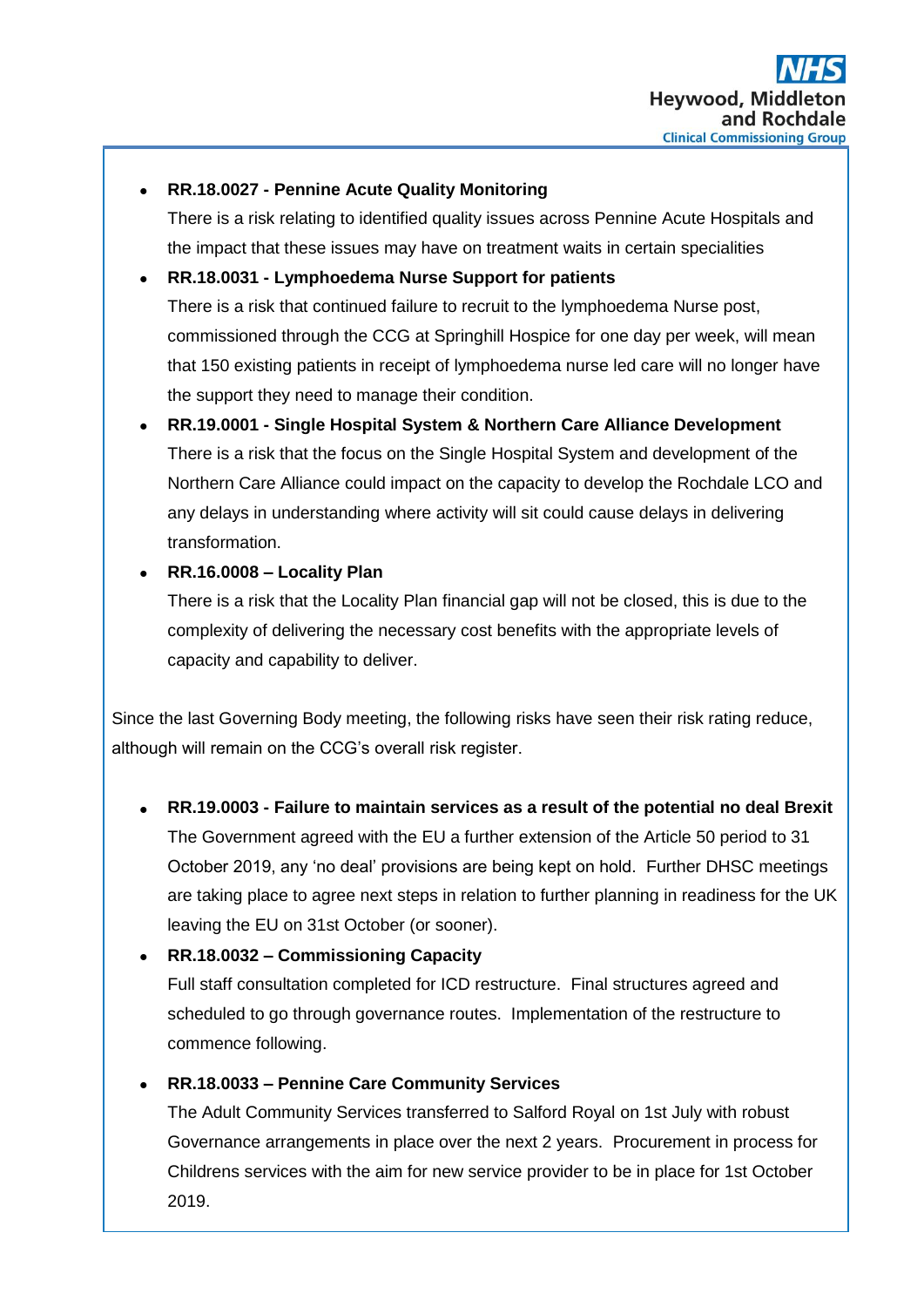| Risk                    | <b>Owner</b>                                                                                                                                                                                                                                                                                                                   |             |                 | Next Review Date   Residual Score   Inherent Risk Score |
|-------------------------|--------------------------------------------------------------------------------------------------------------------------------------------------------------------------------------------------------------------------------------------------------------------------------------------------------------------------------|-------------|-----------------|---------------------------------------------------------|
| RR.17.0003              | <b>Karen Hurley</b>                                                                                                                                                                                                                                                                                                            | $30-Sep-19$ | 15 <sub>h</sub> | 20 <sub>l</sub>                                         |
| <b>Risk Name</b>        | <b>Care Quality Commission Inspection - Pennine Care Foundation Trust</b>                                                                                                                                                                                                                                                      |             |                 |                                                         |
| <b>Risk Description</b> | CQC inspection found ~requires improvement~ in 6 of 16 services rated, and also for domains of<br>safety, effective and well led. Improvement and Transformation Board established, CQC action plan<br>in place. Financial gaps reported by PCFT impacting on potential pace of change and achieving<br>required improvements. |             |                 |                                                         |
| <b>Alison Kelly</b>     | Continued improvement has been seen across CQC action plan<br>This reports into Quality Assurance Meeting bi monthly<br>Site visits continue for increased assurance                                                                                                                                                           |             |                 |                                                         |

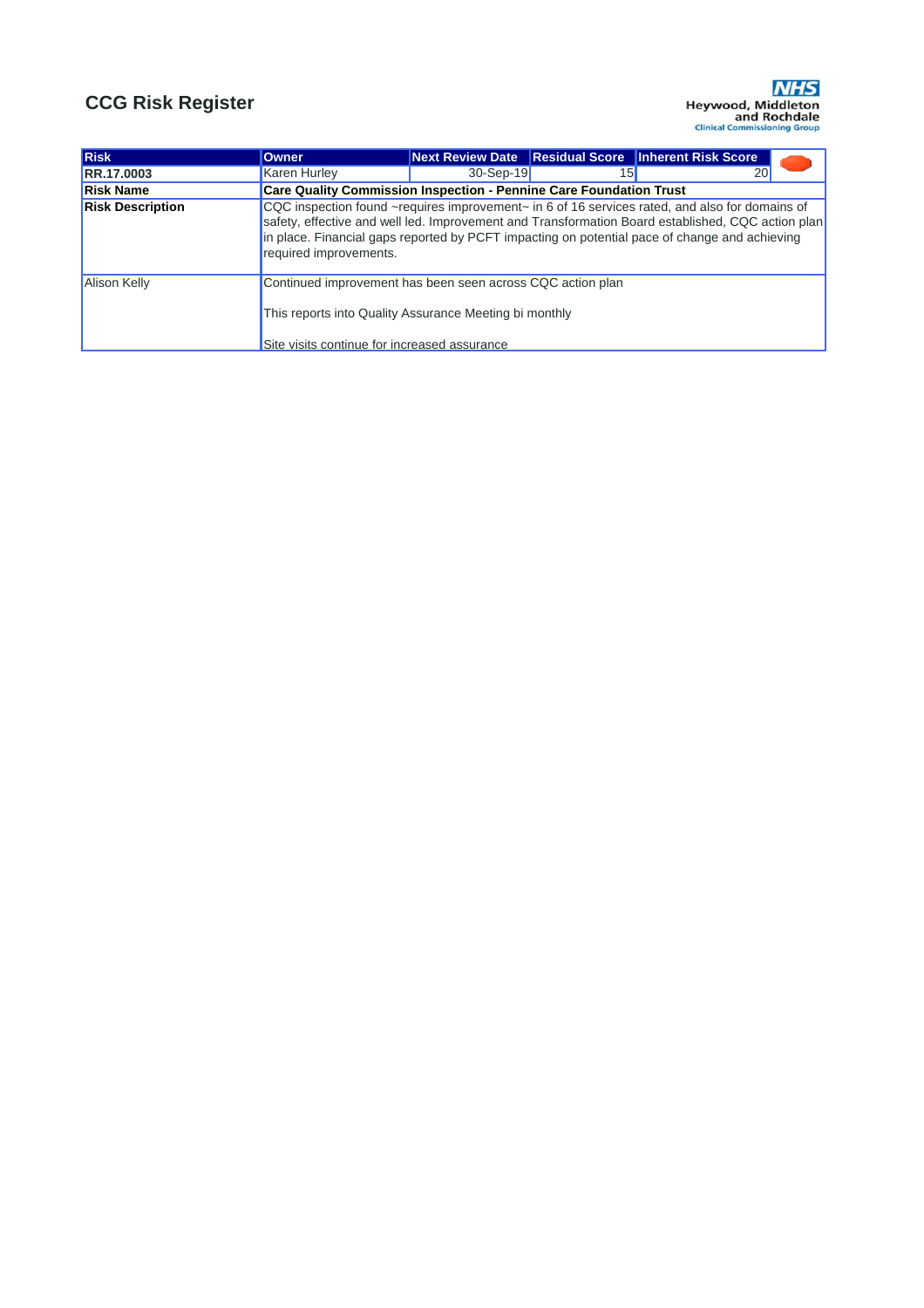

| Risk                    | <b>Owner</b>                                                                                                                                                                                                                                                                                                                                                                                                                                                                                                                                                                                                                   |               | Next Review Date Residual Score Inherent Risk Score |  |
|-------------------------|--------------------------------------------------------------------------------------------------------------------------------------------------------------------------------------------------------------------------------------------------------------------------------------------------------------------------------------------------------------------------------------------------------------------------------------------------------------------------------------------------------------------------------------------------------------------------------------------------------------------------------|---------------|-----------------------------------------------------|--|
| <b>RR.18.0026</b>       | Jonathan Evans                                                                                                                                                                                                                                                                                                                                                                                                                                                                                                                                                                                                                 | $31 -$ Jul-19 | 20                                                  |  |
| <b>Risk Name</b>        | <b>CCG &amp; Local Authority Pooled Budget</b>                                                                                                                                                                                                                                                                                                                                                                                                                                                                                                                                                                                 |               |                                                     |  |
| <b>Risk Description</b> | There is a risk that the CCG/Local Authority pooled budget which includes health, adult and<br>children's social care and public health does not close the financial deficit, currently at £16.8 million.<br>Transformation schemes are being identified and deflections applied but the gap remains. A risk<br>share agreement between the CCG and Local Authority is in place if the financial gap cannot be<br>reduced which has been approved through appropriate Governance routes between the relevant<br>organisations. It is hoped that the gap can be closed without the need to enforce the risk share<br>agreement. |               |                                                     |  |
| Jonathan Evans          | The Pooled fund gap for 2019/20 as at month 2 has been reported as £12.68m to ICB on the 25th<br>of June.<br>ICB will be presented with schemes that will close this gap in 2019/20 through out the year. A paper<br>has also been presented on the non recurrent measures that may need to be taken to close the<br>gap in year.<br>ICB will receive bi monthly reports on the progress of the financial gap closing.                                                                                                                                                                                                         |               |                                                     |  |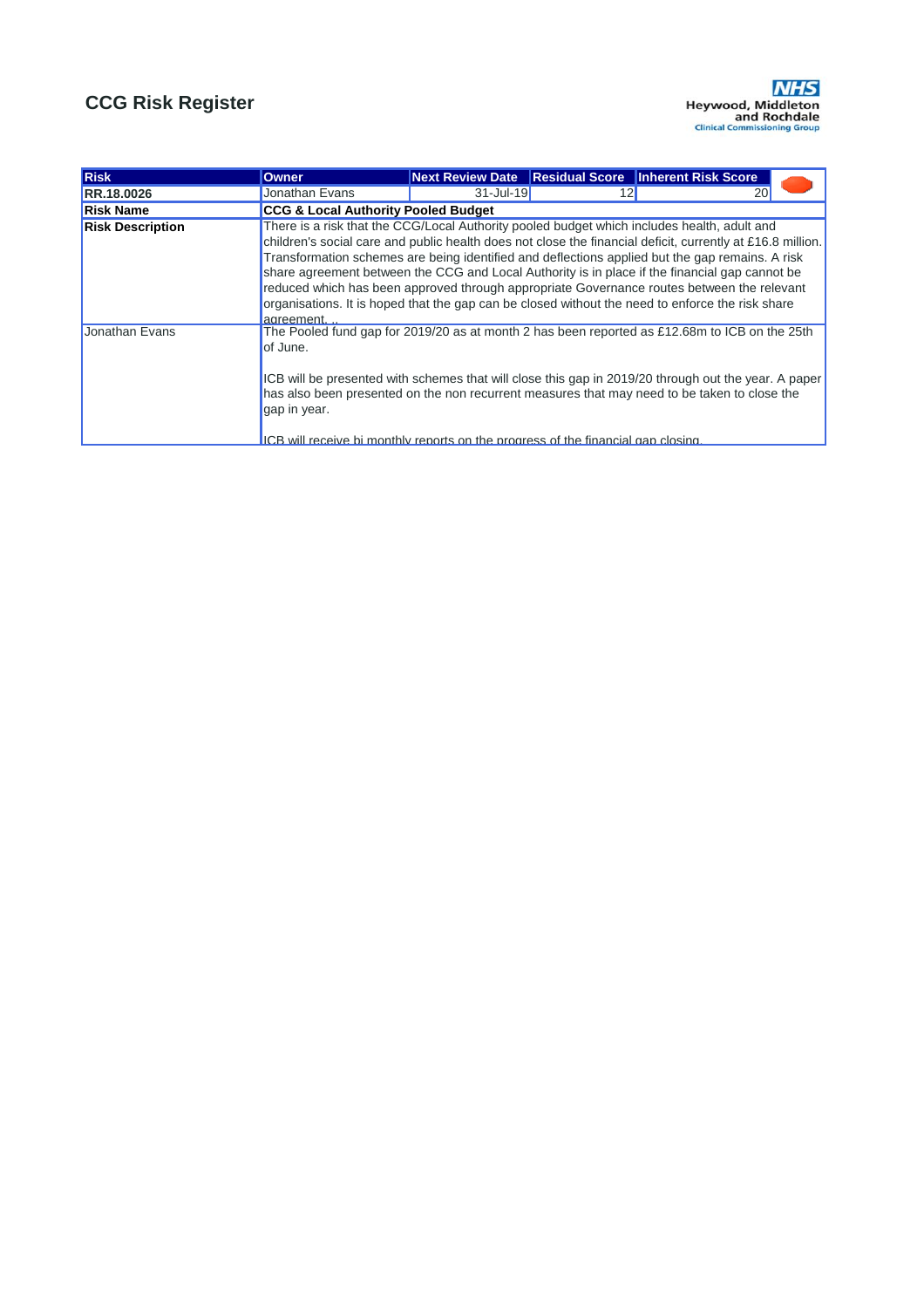

| Risk                    | <b>Owner</b>                                                                                                                        |             |    | Next Review Date Residual Score   Inherent Risk Score                                                                                                                                                                                                                                                                                                                                                                                                                                                                                                                                                                                                                                                                                                                                                                                                                                                                                                                                                                                                                                                                                                                                                                                                                                                                                             |
|-------------------------|-------------------------------------------------------------------------------------------------------------------------------------|-------------|----|---------------------------------------------------------------------------------------------------------------------------------------------------------------------------------------------------------------------------------------------------------------------------------------------------------------------------------------------------------------------------------------------------------------------------------------------------------------------------------------------------------------------------------------------------------------------------------------------------------------------------------------------------------------------------------------------------------------------------------------------------------------------------------------------------------------------------------------------------------------------------------------------------------------------------------------------------------------------------------------------------------------------------------------------------------------------------------------------------------------------------------------------------------------------------------------------------------------------------------------------------------------------------------------------------------------------------------------------------|
| RR.18.0031              | Karen Kenton                                                                                                                        | $31-Mar-19$ | 16 | 20                                                                                                                                                                                                                                                                                                                                                                                                                                                                                                                                                                                                                                                                                                                                                                                                                                                                                                                                                                                                                                                                                                                                                                                                                                                                                                                                                |
| <b>Risk Name</b>        | <b>Lymphoedema Nurse Support for patients</b>                                                                                       |             |    |                                                                                                                                                                                                                                                                                                                                                                                                                                                                                                                                                                                                                                                                                                                                                                                                                                                                                                                                                                                                                                                                                                                                                                                                                                                                                                                                                   |
| <b>Risk Description</b> | support for these patients.                                                                                                         |             |    | There is a risk that continued failure to recruit to the lymphoedema Nurse post, commissioned<br>through the CCG at Springhill Hospice for one day per week, will mean that 150 existing patients in<br>receipt of lymphoedema nurse led care will no longer have the support they need to manage their<br>condition. This may potentially impact upon the urgent care system and A&E attendances due to<br>the symptoms associated with lymphoedema requiring immediate care and there would be no other                                                                                                                                                                                                                                                                                                                                                                                                                                                                                                                                                                                                                                                                                                                                                                                                                                         |
| Paula Rosbotham         | support network is not able to give the physical support required. GP~s are also requesting<br>Commissioning - Integrated Services. |             |    | There is still no robust solution to the lack of lymphoedema support in HMR. GP~s have been<br>asked to direct patient to the lymphoedema support network. St Anne~s hospice are in the process<br>of giving a price for taking over the management of HMR patients. This is a GM problem and a<br>project manager in in place to look at alternative solutions. Currently measuring how many of these<br>patients arrive at A&E or the urgent care centre. As of February 2019, this does not seem to have<br>impacted upon A&E attendances. St Ann~s Hospice have now provided a cost for the service<br>(£62k) which far exceeds the current financial envelope (£10k). There are a number of complaints<br>received from GP~s that patients are contacting them for help and support as the lymphoedema<br>individual funding for patients which is not sustainable. GP~s are not trained to provide the physical<br>support as it is a specialist area. The difficulty in recruiting is due to the financial envelope plus it is<br>difficult to understand the demand and so would suggest appointing a full time nurse to work with<br>the non-cancer nurse to provide cross cover and peer support so that a more robust service can be<br>establish. This proposal has been shared with Chief Finance Officer and Assistant Director for |

| <b>Risk</b>             | <b>Owner</b>                                                                                                                                                              | <b>Next Review Date</b> | <b>Residual Score</b> | <b>Inherent Risk Score</b>                                                                                                                                                                                                                                                                                                                                                                             |
|-------------------------|---------------------------------------------------------------------------------------------------------------------------------------------------------------------------|-------------------------|-----------------------|--------------------------------------------------------------------------------------------------------------------------------------------------------------------------------------------------------------------------------------------------------------------------------------------------------------------------------------------------------------------------------------------------------|
| <b>RR.16.0008</b>       | Sandra Croasdale                                                                                                                                                          | $31 -$ Jul-19           |                       | 16                                                                                                                                                                                                                                                                                                                                                                                                     |
| <b>Risk Name</b>        | <b>Locality Plan</b>                                                                                                                                                      |                         |                       |                                                                                                                                                                                                                                                                                                                                                                                                        |
| <b>Risk Description</b> | deliver.                                                                                                                                                                  |                         |                       | There is a risk that the Locality Plan financial gap will not be closed, this is due to the complexity of<br>delivering the necessary cost benefits with the appropriate levels of capacity and capability to                                                                                                                                                                                          |
| Sandra Croasdale        | Transformation is now mainly mobilised and, in some instances delivering deflections. A<br>Group to work collectively on the deep dives and the wider financial position. |                         |                       | programme of Deep Dives is being undertaken for each intervention which will be reported through<br>the Integrated Commissioning Board (ICB). The deep dives will all be completed by end August<br>with a summary report, taking into account affordability, reported to ICB in September. Strategic<br>Commissioning colleagues are working closely with the LCO through the Rochdale Sustainability |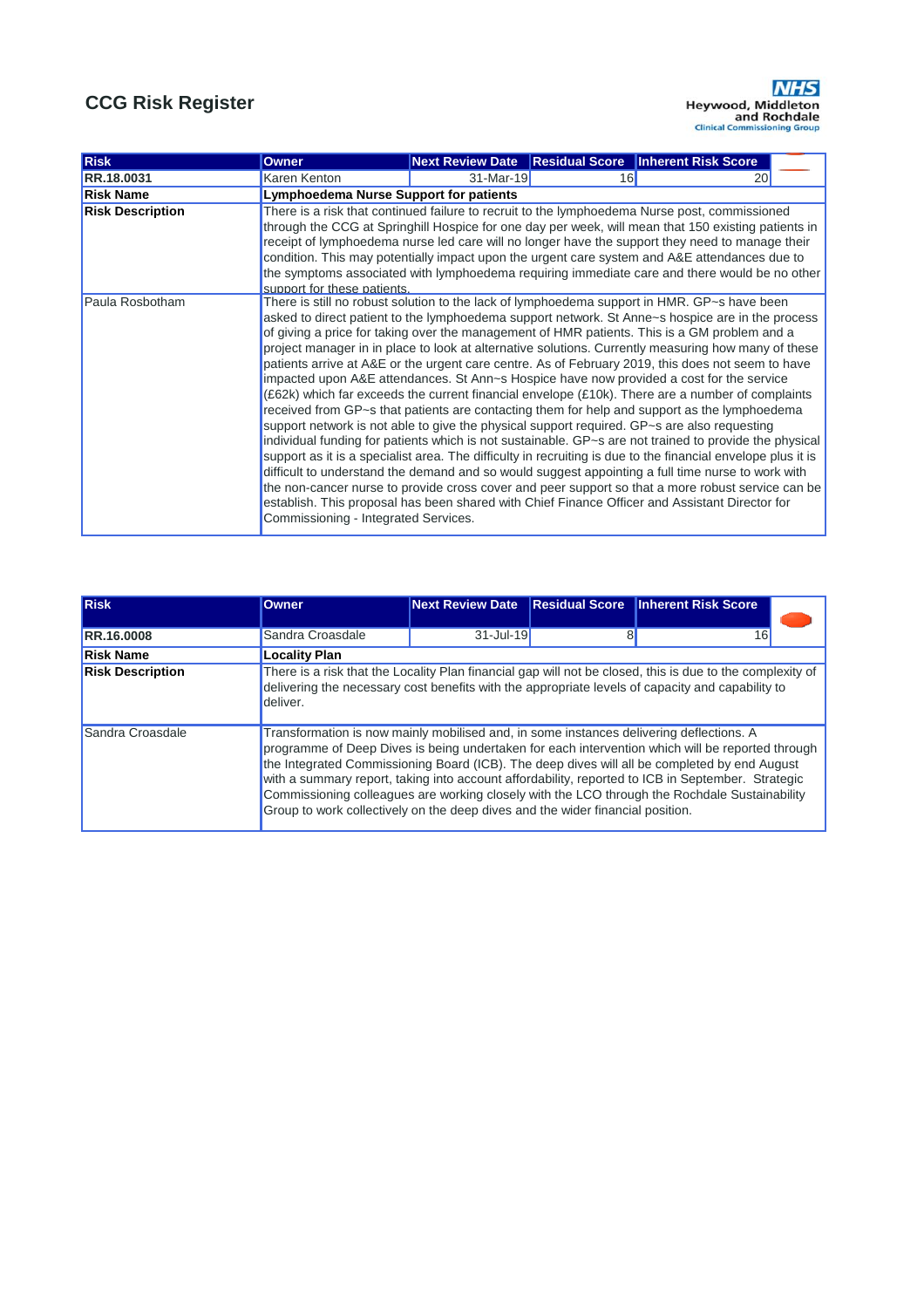| Risk                    | <b>Owner</b>                                                                                                                                                                                                                                                                                                                                                                                                                                                                                                                                                                                                                        |               | Next Review Date Residual Score Inherent Risk Score                                              |  |
|-------------------------|-------------------------------------------------------------------------------------------------------------------------------------------------------------------------------------------------------------------------------------------------------------------------------------------------------------------------------------------------------------------------------------------------------------------------------------------------------------------------------------------------------------------------------------------------------------------------------------------------------------------------------------|---------------|--------------------------------------------------------------------------------------------------|--|
| RR.18.0027              | <b>Karen Hurley</b>                                                                                                                                                                                                                                                                                                                                                                                                                                                                                                                                                                                                                 | $31 -$ Jul-19 | 16                                                                                               |  |
| <b>Risk Name</b>        | <b>Pennine Acute Quality Monitoring</b>                                                                                                                                                                                                                                                                                                                                                                                                                                                                                                                                                                                             |               |                                                                                                  |  |
| <b>Risk Description</b> | which include both Ophthalmology and Paediatrics. At the present moment, it is unknown as to the<br>impact of delays in treatment waits for the above specialities and the number of patients involved.                                                                                                                                                                                                                                                                                                                                                                                                                             |               | There is a risk that there are quality issues across Pennine Acute Hospitals in speciality areas |  |
| <b>Alison Kelly</b>     | Monitoring has continued along with external audit in terms of Ophthalmology which showed no<br>serious harm suffered by any patients<br>Further assurance in terms of implantable devices was received at May's Clinical Quality Lead<br>meeting and the Trust have a robust system in place to monitor services who use implantable<br>devices to ensure devices are implanted and monitored as per best practice quidelines<br>Paediatric flow work from the CCG in conjunction with Providers has provided some assurance and<br>will continue with the implementation and monitoring of actions<br>The risk is thus diminished |               |                                                                                                  |  |

| <b>Risk</b>             | <b>Owner</b>                                         | Next Review Date Residual Score |  | <b>Inherent Risk Score</b>                                                                                                                                                                   |  |  |
|-------------------------|------------------------------------------------------|---------------------------------|--|----------------------------------------------------------------------------------------------------------------------------------------------------------------------------------------------|--|--|
| <b>RR.19.0002</b>       | Karen Kenton                                         | $31-Oct-19$                     |  | 16                                                                                                                                                                                           |  |  |
| <b>Risk Name</b>        | <b>PCFT Financial Instablity as Sole MH Provider</b> |                                 |  |                                                                                                                                                                                              |  |  |
| <b>Risk Description</b> | instable as a MH provider                            |                                 |  | There is a risk that following the transfer of community services that PCFT remains financially                                                                                              |  |  |
| Karen Kenton            | Board with Jon Rouse in August 2019.                 |                                 |  | First phase NICHE report complete and reported through Strategic Commissioning Board and<br>Governing Body. Second phase proposals for clinical models to be discussed at Strategic Advisory |  |  |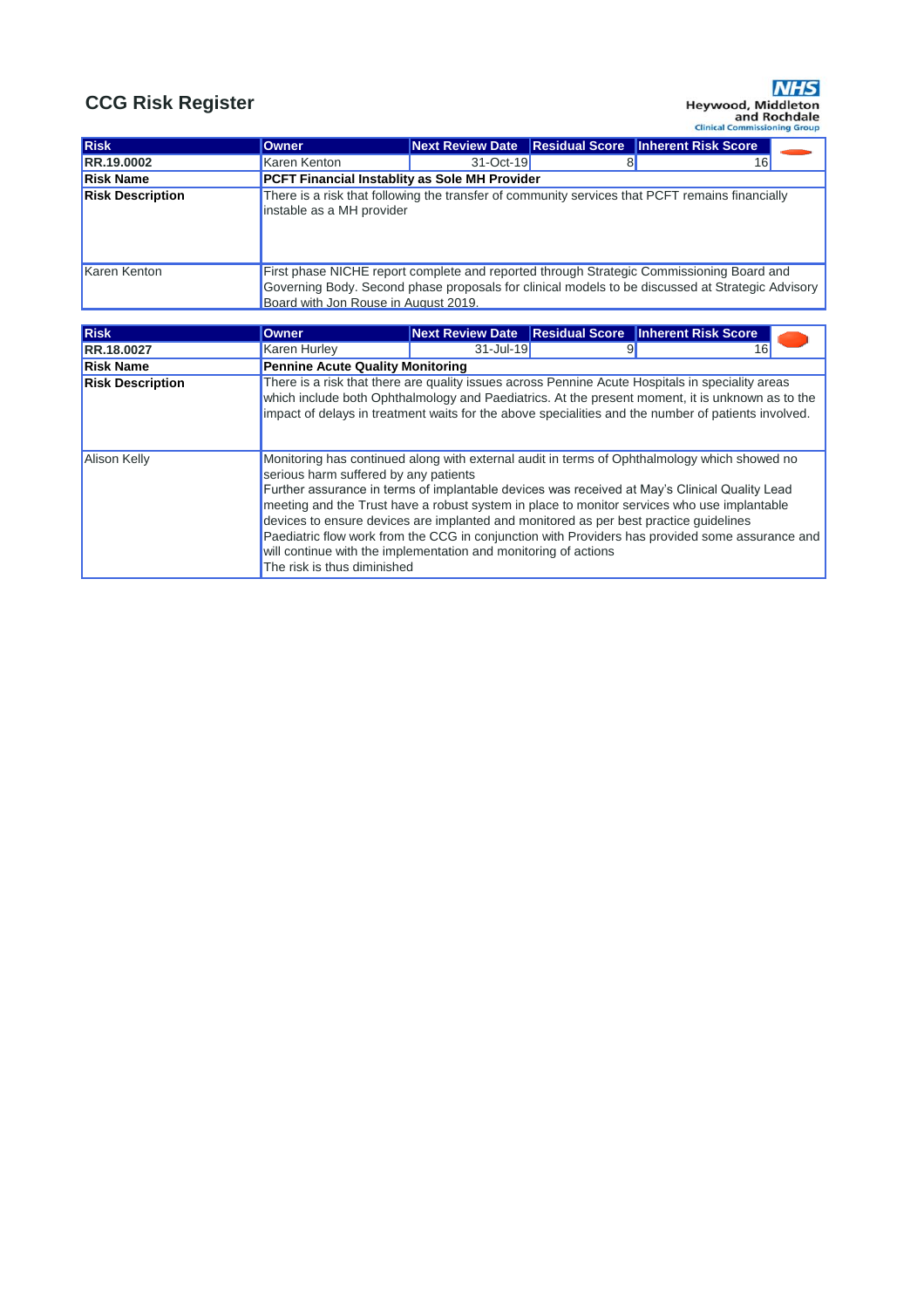

| <b>Risk</b>             | <b>Owner</b>                                                                                                                                                                                                                                                                                                                                                                                                                                                                                                                                                                                                                                                                                                                                                                                                                               |           |  | Next Review Date Residual Score Inherent Risk Score |  |  |
|-------------------------|--------------------------------------------------------------------------------------------------------------------------------------------------------------------------------------------------------------------------------------------------------------------------------------------------------------------------------------------------------------------------------------------------------------------------------------------------------------------------------------------------------------------------------------------------------------------------------------------------------------------------------------------------------------------------------------------------------------------------------------------------------------------------------------------------------------------------------------------|-----------|--|-----------------------------------------------------|--|--|
| RR.19.0001              | Karen Kenton                                                                                                                                                                                                                                                                                                                                                                                                                                                                                                                                                                                                                                                                                                                                                                                                                               | 31-Oct-19 |  | 16                                                  |  |  |
| <b>Risk Name</b>        | Single Hospital System & Northern Care Alliance Development                                                                                                                                                                                                                                                                                                                                                                                                                                                                                                                                                                                                                                                                                                                                                                                |           |  |                                                     |  |  |
| <b>Risk Description</b> | There is a risk that the focus on the Single Hospital System and development of the Northern Care<br>Alliance could impact on the capacity to develop the Rochdale LCO and any delays in<br>understanding where activity will sit could cause delays in delivering transformation.                                                                                                                                                                                                                                                                                                                                                                                                                                                                                                                                                         |           |  |                                                     |  |  |
| Karen Kenton            | Working closely with both providers to establish a strong relationship to ensure a consistent focus<br>on the Transformation /Locality Plan during the development of the single hospital system. Regular<br>discussion at LCO board to ensure that all are aware of current situation and to establish any<br>mitigating actionsStrong North East Sector governance arrangements established including<br>oversight of the clinical services strategy for Pennine Acute Hospital Trust, Chief Executive<br>Rochdale Borough Council is a member of the single hospital service boardFull locality<br>engagement with an emerging single hospital service transaction board. Transformation bid<br>monies to support North East Sector governance agreed to support the governance infrastructure<br>and oversight of this service change. |           |  |                                                     |  |  |